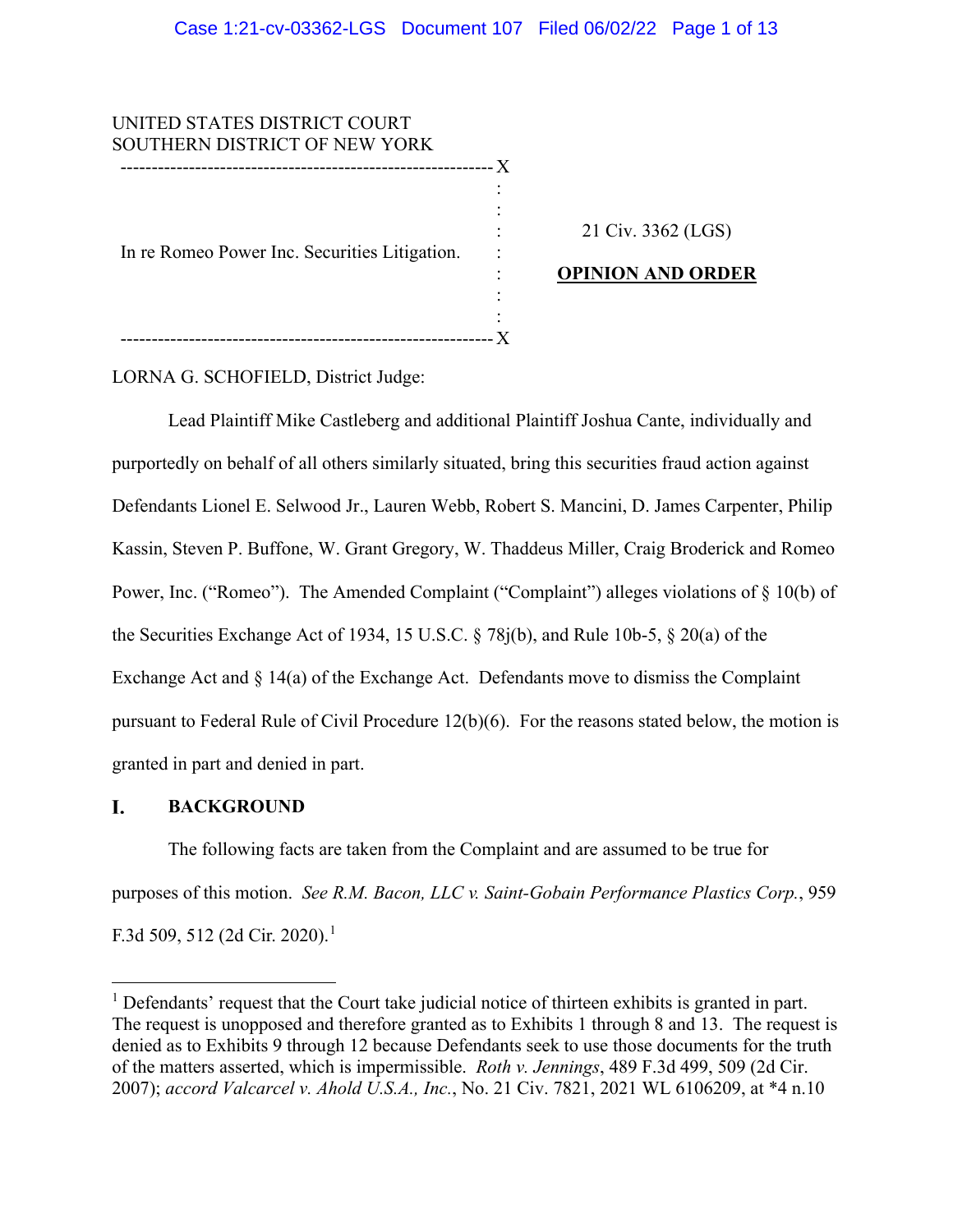### Case 1:21-cv-03362-LGS Document 107 Filed 06/02/22 Page 2 of 13

On October 5, 2020, RMG Acquisition Corp. ("RMG"), a New York City-based special purpose acquisition company, announced a merger agreement with Romeo. RMG was formed by Defendants Carpenter, Mancini and Kassin for the purpose of entering a merger or other business combination with a business in the diversified resources and industrial materials sectors. Romeo, a Delaware corporation, was founded in 2016. Romeo is an energy technology company focused on designing and manufacturing lithium-ion battery modules and packs for commercial electric vehicles.

Defendant Selwood was the President and CEO of Romeo and a member of its Board of Directors. Defendant Webb was Romeo's CFO from January 2017 through July 6, 2021. Webb also served on Romeo's Board. Defendants Mancini, Carpenter, Kassin, Buffone, Gregory, Miller and Broderick were members of RMG's Board of Directors.

On October 15, 2020, Defendants caused RMG to file a registration statement for Romeo on Form S-4 with the SEC. The registration statement was amended on November 20, 2020, and December 4, 2020. On December 10, 2020, Defendants caused RMG to file a proxy statement, consent solicitation statement and prospectus with the SEC. The proxy statement solicited proxies to vote to approve the merger. Plaintiffs allege that the registration statement, proxy statement and prospectus contain misleading statements, including statements about Romeo's committed contract revenue and supply chain for battery cells.

<sup>(</sup>S.D.N.Y. Dec. 22, 2021). Defendants' argument that they are using those exhibits for a proper purpose is unconvincing because Defendants cite the exhibits to support their claim that other companies "experience similar disruptions" to their supply chain for battery cells and other produces. Plaintiffs' unopposed request for judicial notice of certain documents is granted because they were either publicly filed with the SEC or incorporated by reference in the Complaint.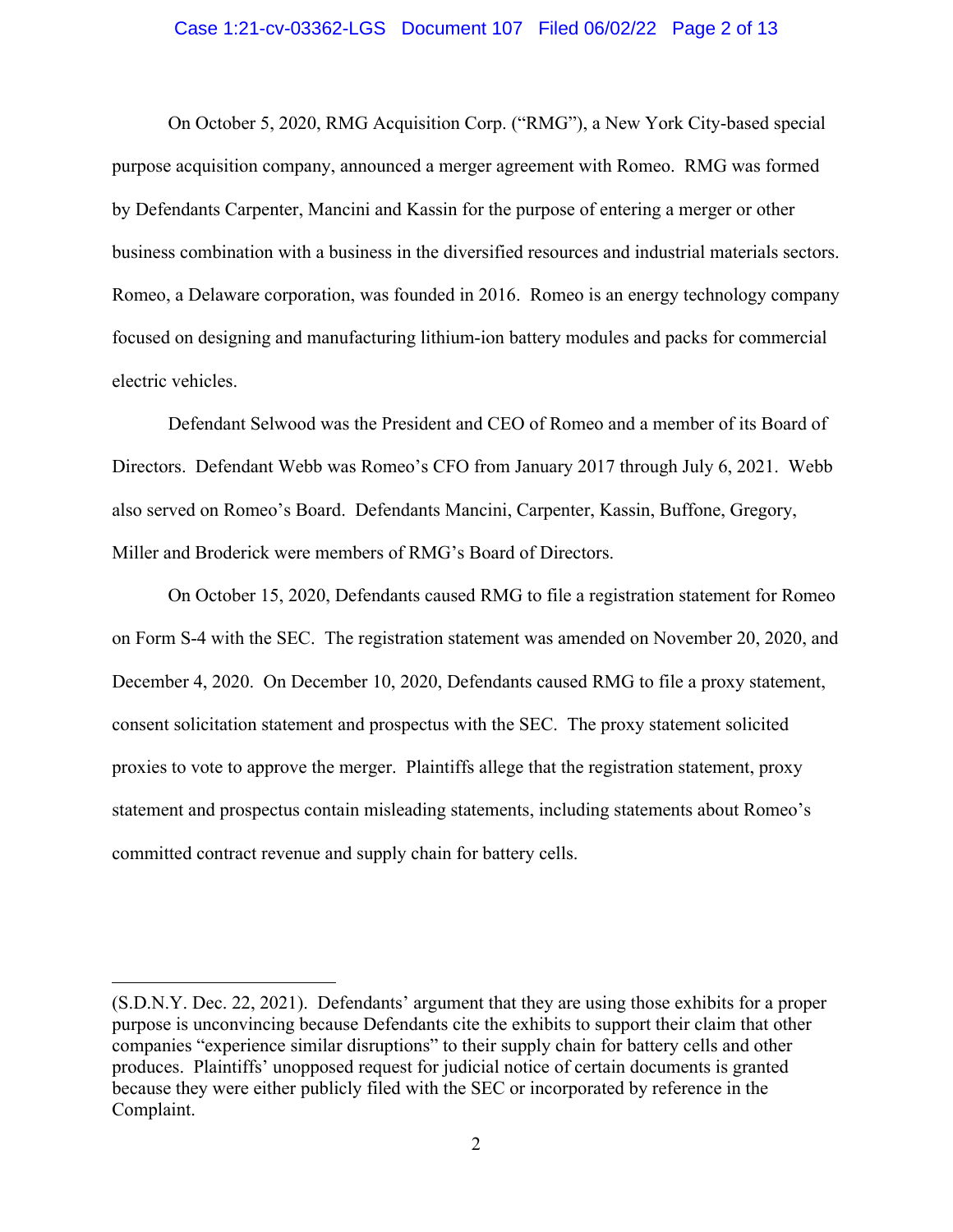### Case 1:21-cv-03362-LGS Document 107 Filed 06/02/22 Page 3 of 13

The merger was approved on December 28, 2020, and consummated on December 29, 2020. On January 26, 2021, Romeo filed another prospectus related to the issuance of common stock. The prospectus repeats earlier alleged misstatements about Romeo's supply chain and contract revenue.

On April 15, 2021, Defendants filed Romeo's Form 10-K with the SEC. On May 13, 2021, Defendants announced Romeo's Q1 2021 financial results on Form 8-K filed with the SEC. On May 17, 2021, Defendants caused Romeo to file its Q1 2021 Form 10-Q with the SEC. The 10-K, 10-Q and 8-K include alleged misstatements regarding Romeo's committed contract revenue and supply chain.

#### П. **STANDARD**

On a motion to dismiss, a court accepts as true all well-pleaded factual allegations and draws all reasonable inferences in favor of the non-moving party but does not consider "conclusory allegations or legal conclusions couched as factual allegations." *Dixon v. von Blanckensee*, 994 F.3d 95, 101 (2d Cir. 2021) (internal quotation marks omitted). To withstand a motion to dismiss, "a complaint must contain sufficient factual matter, accepted as true, to state a claim to relief that is plausible on its face." *Kaplan v. Lebanese Canadian Bank, SAL*, 999 F.3d 842, 854 (2d Cir. 2021) (quoting *Ashcroft v. Iqbal*, 556 U.S. 662, 678 (2009)). "Threadbare recitals of the elements of a cause of action, supported by mere conclusory statements, do not suffice." *Iqbal*, 556 U.S. at 678; *accord Dane v. UnitedHealthcare Ins. Co.*, 974 F.3d 183, 189 (2d Cir. 2020). It is not enough for a plaintiff to allege facts that are consistent with liability; the complaint must "nudge[] [plaintiff's] claims across the line from conceivable to plausible." *Bell Atl. Corp. v. Twombly*, 550 U.S. 544, 570 (2007); *accord Bensch v. Est. of Umar*, 2 F.4th 70, 80 (2d Cir. 2021). To survive dismissal, "plaintiffs must provide the grounds upon which [their]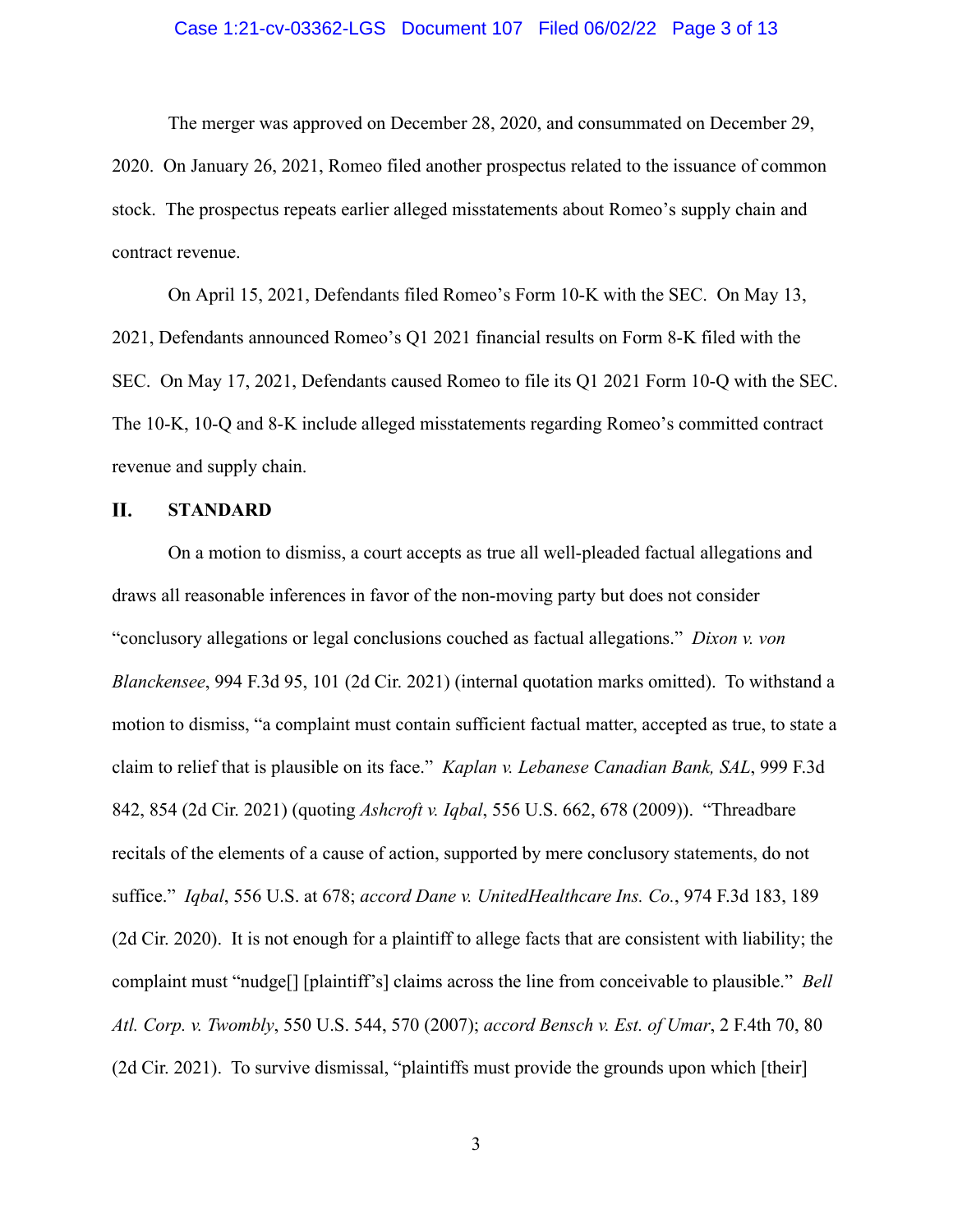#### Case 1:21-cv-03362-LGS Document 107 Filed 06/02/22 Page 4 of 13

claim rests through factual allegations sufficient to raise a right to relief above the speculative level." *Rich v. Fox News Network, LLC*, 939 F.3d 112, 121 (2d Cir. 2019) (alteration in original) (internal quotation marks omitted).

To state a claim under  $\S$  10(b) and Rule 10b-5, "a plaintiff must allege that each defendant (1) made misstatements or omissions of material fact, (2) with scienter, (3) in connection with the purchase or sale of securities, (4) upon which the plaintiff relied, and (5) that the plaintiff's reliance was the proximate cause of its injury." *In re Synchrony Fin. Sec. Litig.*, 988 F.3d 157, 167 (2d Cir. 2021).

"A complaint alleging securities fraud must also satisfy heightened pleading requirements set forth in Federal Rule of Civil Procedure 9(b) and the Private Securities Litigation Reform Act of 1995 (PSLRA)." *Set Cap. LLC v. Credit Suisse Grp. AG*, 996 F.3d 64, 75 (2d Cir. 2021). The heightened pleading standard of Rule 9(b) requires that, "[i]n alleging fraud or mistake, a party must state with particularity the circumstances constituting fraud or mistake. Malice, intent, knowledge, and other conditions of a person's mind may be alleged generally." Fed. R. Civ. P. 9(b).

The PSLRA expanded on Rule 9(b)'s pleading standard, requiring that securities fraud complaints "specify" each misleading statement, that they set forth the facts "on which [a] belief" that a statement is misleading was "formed" and that they "state with particularity facts giving rise to a strong inference that the defendant acted with the required state of mind." 15 U.S.C. § 78u-4(b)(1), (2). "A complaint will survive 'only if a reasonable person would deem the inference of scienter cogent and at least as compelling as any opposing inference one could draw from the facts alleged.'" *Setzer v. Omega Healthcare Invs., Inc.*, 968 F.3d 204, 212 (2d Cir. 2020) (quoting *Tellabs, Inc. v. Makor Issues & Rights, Ltd.*, 551 U.S. 308, 324 (2007)).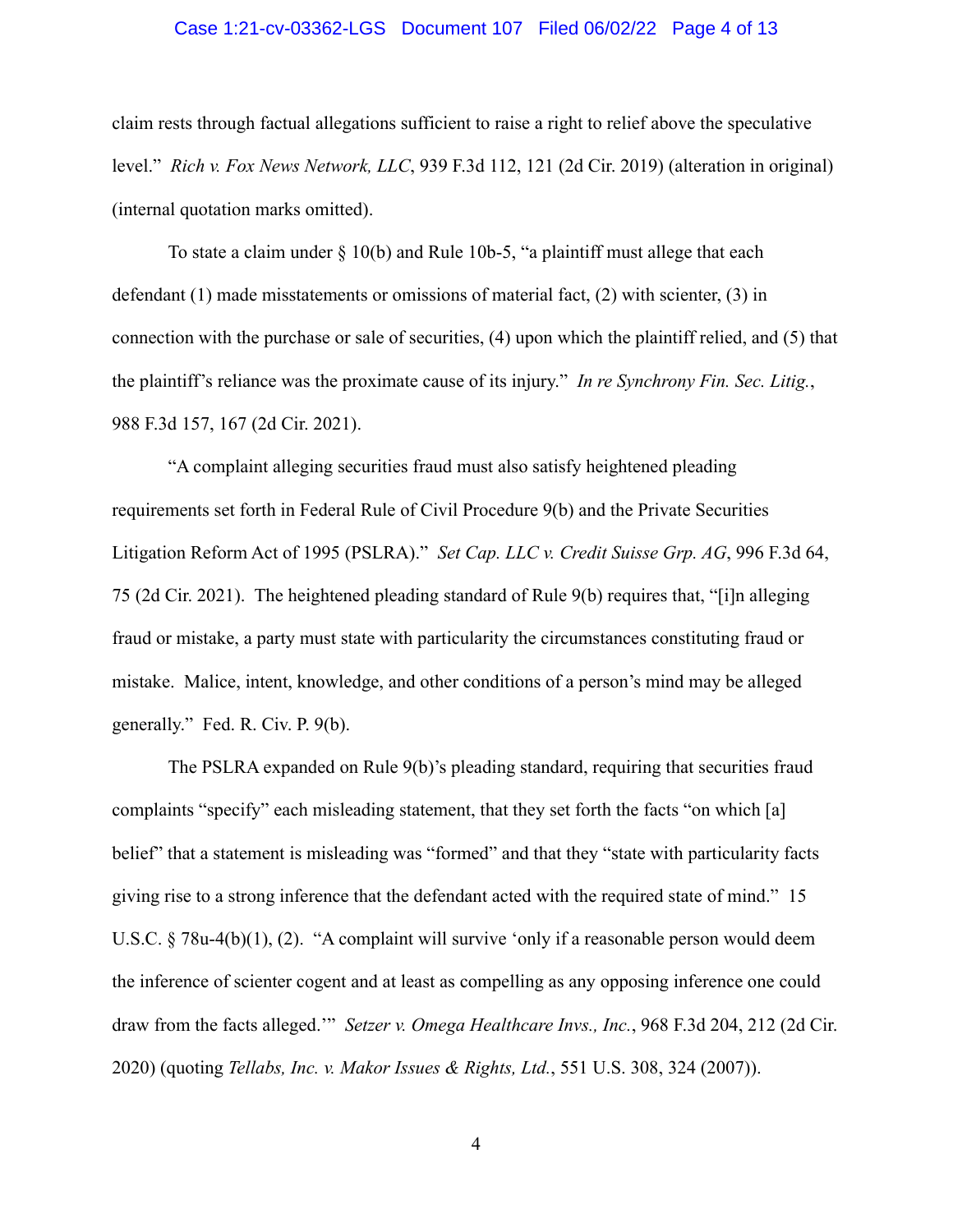### Case 1:21-cv-03362-LGS Document 107 Filed 06/02/22 Page 5 of 13

"To establish scienter, a complaint may (1) allege facts that constitute strong circumstantial evidence of conscious misbehavior or recklessness, or (2) allege facts to show that defendants had both motive and opportunity to commit fraud." *Set Cap. LLC*, 996 F.3d at 78 (internal quotation marks omitted). The sufficiency of a complaint's allegations of scienter are evaluated "'holistically' considering '*all* of the facts alleged, taken collectively,' rather than 'any individual allegation, scrutinized in isolation.'" *Id.* (quoting *Tellabs, Inc.*, 551 U.S. at 323, 326). "For an inference of scienter to be strong, as required by the PSLRA, a reasonable person must deem it cogent and *at least as compelling* as any opposing inference one could draw from the facts alleged." *Id.* (internal quotation marks omitted). "In the securities fraud context, recklessness must be conduct that is highly unreasonable, representing an extreme departure from the standards of ordinary care, not merely a heightened form of negligence." *In re Advanced Battery Techs., Inc.*, 781 F.3d 638, 644 (2d Cir. 2015) (citations and internal quotation marks omitted); *accord Gray v. Alpha & Omega Semiconductor, Ltd.*, No. 20 Civ. 2414, 2021 WL 4429499, at \*10 (S.D.N.Y. Sept. 27, 2021).

"Where a defendant is a corporation, this requires pleading facts that give rise to a strong inference that someone whose intent could be imputed to the corporation acted with the requisite scienter." *Jackson v. Abernathy*, 960 F.3d 94, 98 (2d Cir. 2020) (internal quotation marks omitted). "[M]ost courts look to the discrete roles played by the corporate actors who are connected to the alleged misrepresentation to determine which (if any) fall within the locus of a company's scienter." *Id.* "Under this approach, the most straightforward way to raise a strong inference of corporate scienter is to impute it from an individual defendant who made the challenged misstatement." *Id.* (internal quotation marks omitted). But, "[i]n exceedingly rare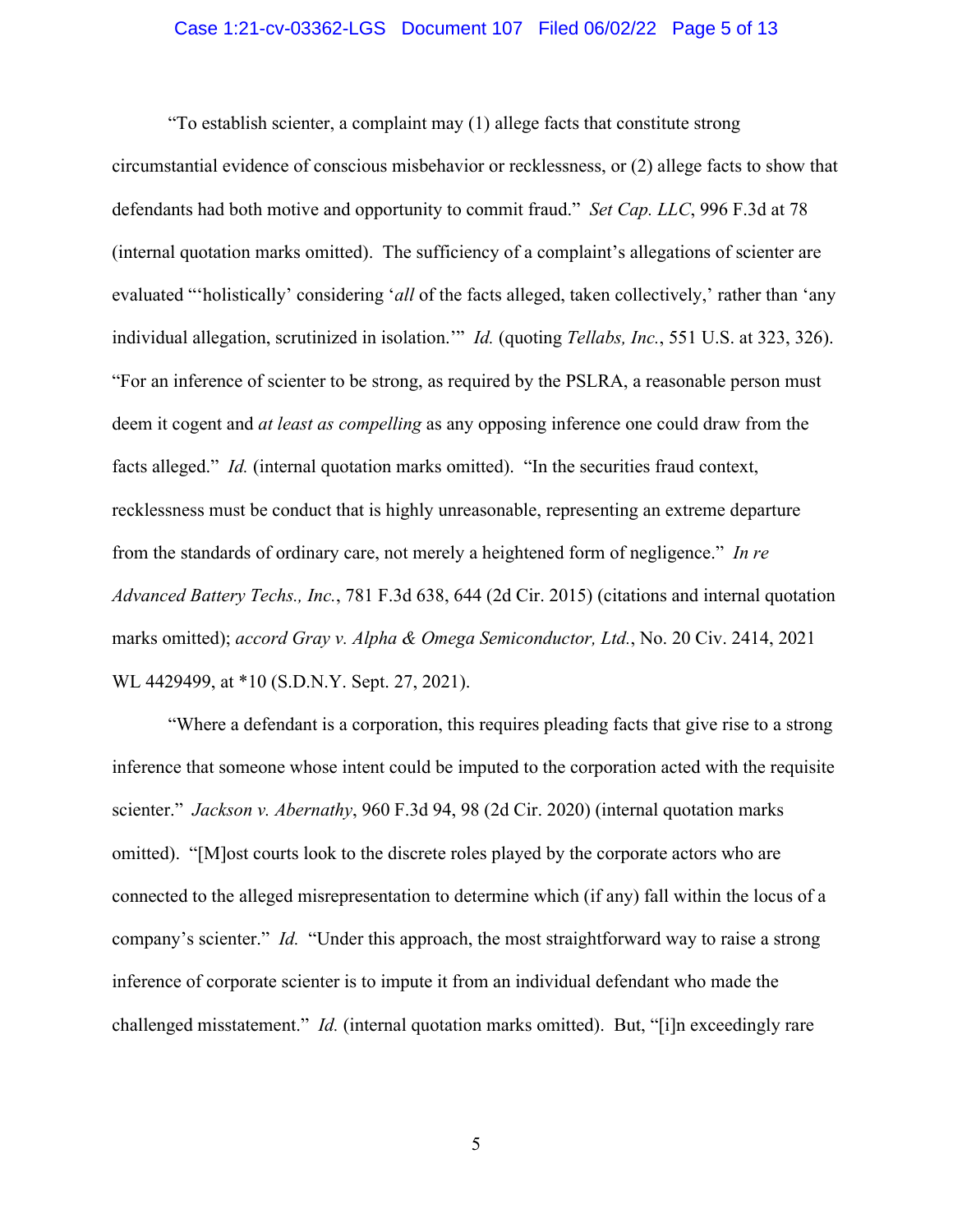### Case 1:21-cv-03362-LGS Document 107 Filed 06/02/22 Page 6 of 13

instances, a statement may be so dramatic that collective corporate scienter may be inferred." *Id.*  (internal quotation marks omitted).

"In a case involving multiple defendants, plaintiffs must plead circumstances providing a factual basis for scienter for each defendant; guilt by association is impermissible." *In re DDAVP Direct Purchaser Antitrust Litig.*, 585 F.3d 677, 695 (2d Cir. 2009); *accord In re Wells Fargo & Co. Secs. Litig.*, No. 20 Civ. 4494, 2021 WL 4482102, at \*27 (S.D.N.Y. Sept. 30, 2021). "This can consist of allegations as to who possessed . . . knowledge of the fraud, when and how they obtained [that] knowledge, or even why they should have known of the fraud." *In re DDAVP Direct Purchaser Antitrust Litig.*, 585 F.3d at 695 (alteration in original) (internal quotation marks omitted).

To state a claim under  $\S 20(a)$ , a plaintiff must allege "(1) a primary violation by the controlled person, (2) control of the primary violator by the defendant, and (3) that the defendant was, in some meaningful sense, a culpable participant in the controlled person's fraud." *Carpenters Pension Tr. Fund of St. Louis v. Barclays PLC*, 750 F.3d 227, 236 (2d Cir. 2014) (internal quotation marks omitted); *accord UA Local 13 Pension Fund v. Sealed Air Corp.*, No. 19 Civ. 10161, 2021 WL 2209921, at \*8 (S.D.N.Y. June 1, 2021).

#### Ш. **DISCUSSION**

# **A. Violation of § 10(b) and Rule 10b-5**

The Complaint's First Claim alleges securities fraud claim under § 10(b) and Rule 10b-5 against Romeo, Selwood and Webb (the "Romeo Defendants"). Defendants argue the Complaint fails to allege falsity and scienter. These arguments are unavailing, and the claim survives.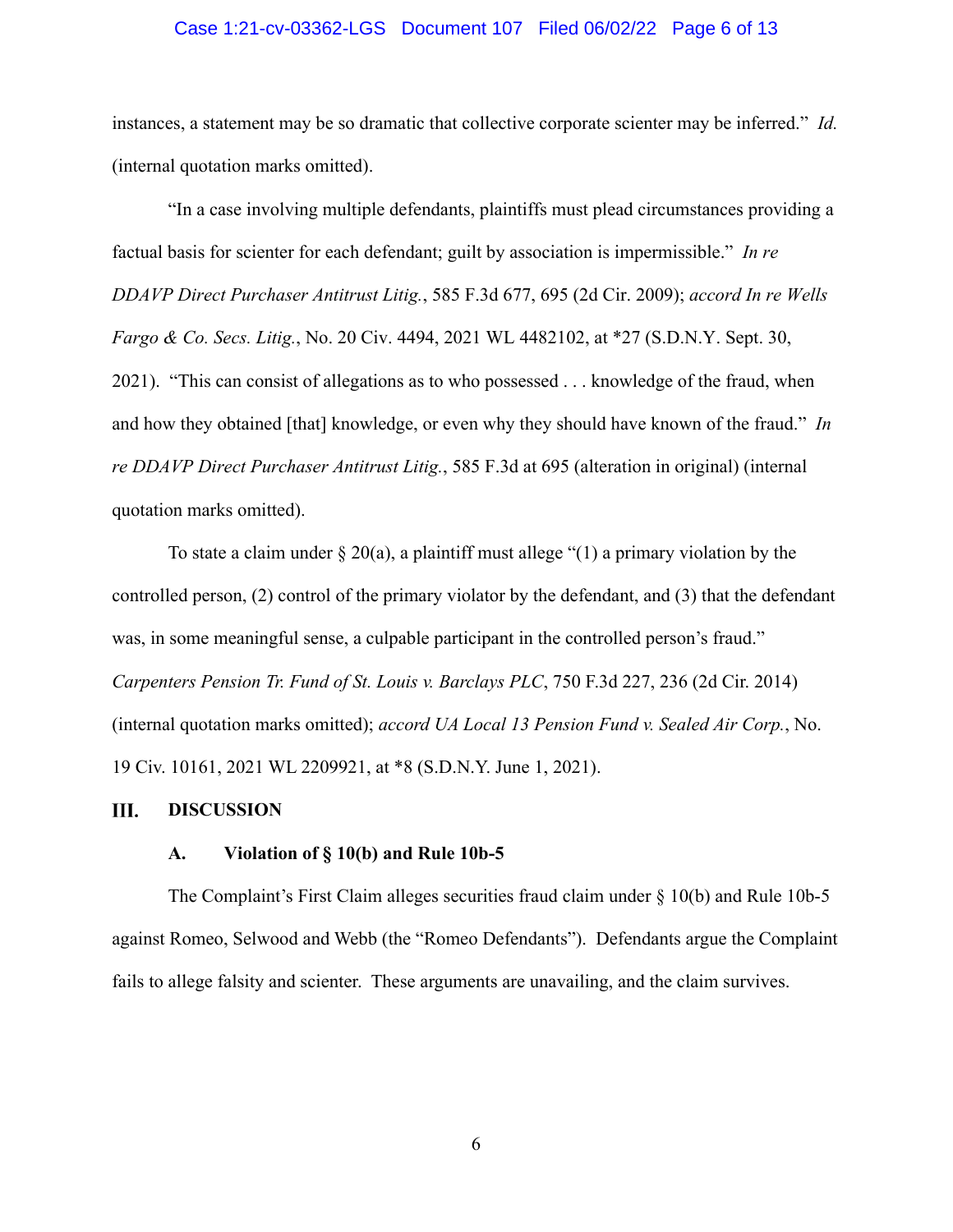#### **1. Falsity**

The Complaint alleges that around fourteen different statements disseminated or approved by the Romeo Defendants were false. At least one of these statements -- regarding the number and extent of Romeo's battery cell suppliers -- is sufficiently alleged to be false and warrants denial of the motion to dismiss. That statement, but not the others, is discussed below.

Under the PSLRA, a plaintiff adequately pleads falsity if he or she "specif[ies] each statement alleged to have been misleading" and "the reason or reasons why the statement is misleading." 15 U.S.C. §78u-4(b)(1)(B). Rule 10b-5 makes it unlawful to "make any untrue statement of a material fact" or "to omit to state a material fact necessary in order to make the statements made, in light of the circumstances under which they were made, not misleading." 17 C.F.R. § 240.10b-5(b).

The Complaint alleges that the following statements regarding Romeo's battery cell suppliers are misleading, as well as other statements on other topics. Romeo's registration statement and proxy statement and prospectus, filed between October and December 2020, include the following statements: Romeo touted its "close relationships with vendors of key components of [Romeo's] battery products, in particular battery cells." Under the heading "Suppliers," the filings list Samsung, LG Chem, Murata and SK Innovation, as electrical products or chemical companies that "suppl[y] Romeo with power cells." Romeo's January 2021 prospectus repeats the same statements. The Complaint alleges that those statements are misleading because Romeo relied only on LG Chem and/or Samsung for its supply of battery cells. On March 30, 2021, during a Romeo conference call with investors and analysts, in response to a question about Romeo's four battery cell suppliers, Selwood corrected these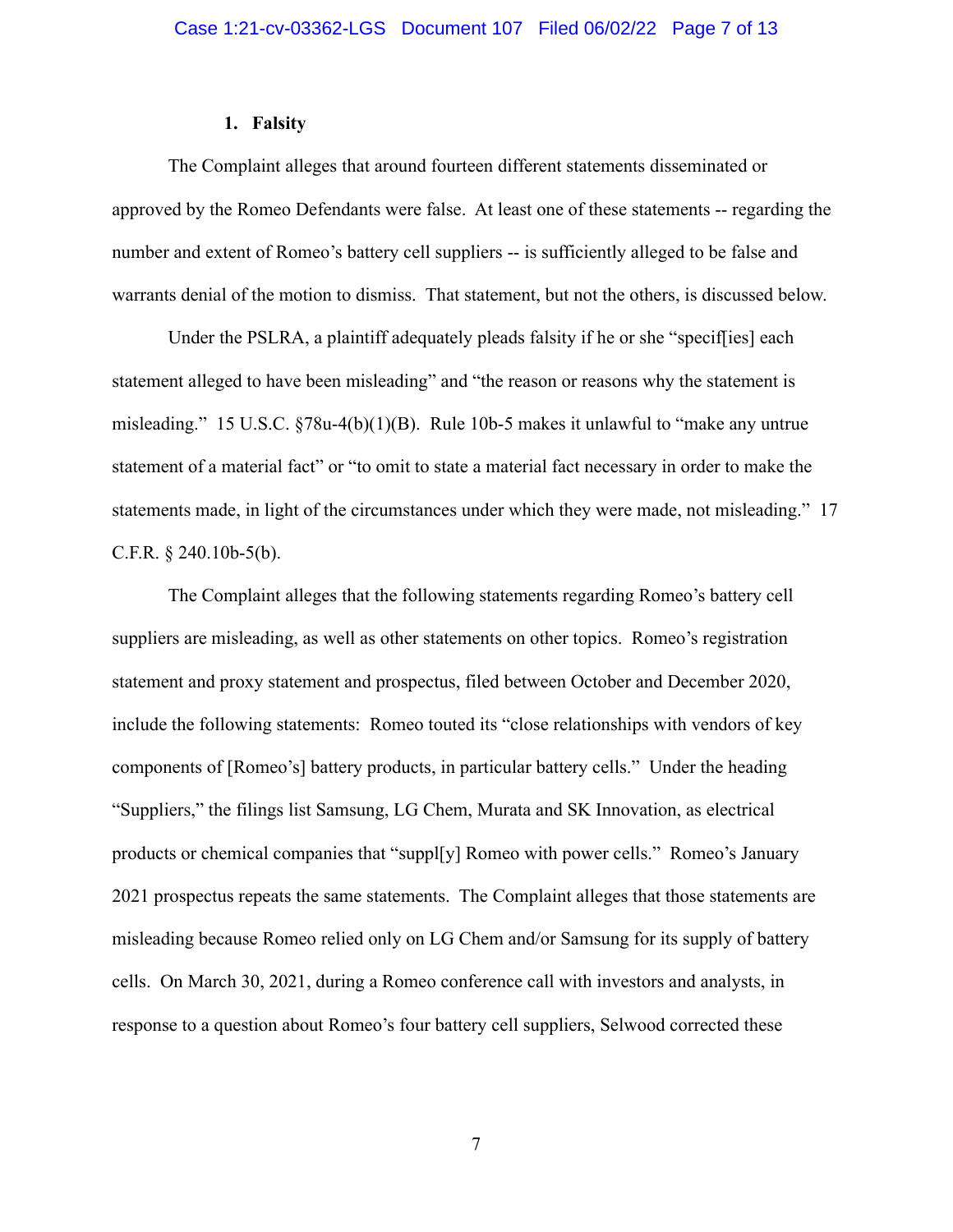#### Case 1:21-cv-03362-LGS Document 107 Filed 06/02/22 Page 8 of 13

misstatements: "[J]ust a quick clarification, four part numbers, not four different cell suppliers. So, our preferred cell suppliers that we put in the forecasts are LG and Samsung, okay."

Defendants maintain that the statements between October and December 2020 regarding the number of suppliers are not false because of other statements made by Romeo and Selwood. Selwood stated on October 5, 2020, "We have tested over 200 cells from ten suppliers, but have only qualified four cells to-date." Romeo's October 2020 Investor Presentation includes the logos of only LG Chem and Samsung under a heading that states "Cell Supplier Selection." Romeo's filings state that Samsung was "currently support[ing] the [Electric Vehicle] Program," and do not include this statement for any other company. Defendants' argument is unpersuasive. None of these statements provide any clarity to, or contradict, the concurrent statements in the filings that Murata and SK Innovation supply Romeo with battery cells.

The statements regarding Romeo's suppliers do not fall within the PSLRA safe harbor for forward-looking statements. The PSLRA defines a "forward-looking statement" as "a statement containing a projection of revenues, income (including income loss), earnings (including earnings loss) per share, capital expenditures, dividends, capital structure, or other financial items," "any statement of the assumptions underlying or relating to any statement" of financial projections, and "any report issued by an outside reviewer retained by an issuer, to the extent that the report assesses a forward-looking statement made by the issuer." 15 U.S.C. § 77z- $2(i)(1)$ . The present-tense sentence that each of the four suppliers "supplies Romeo with power cells" is not a statement containing a projection nor is it a statement of assumptions underlying a projection.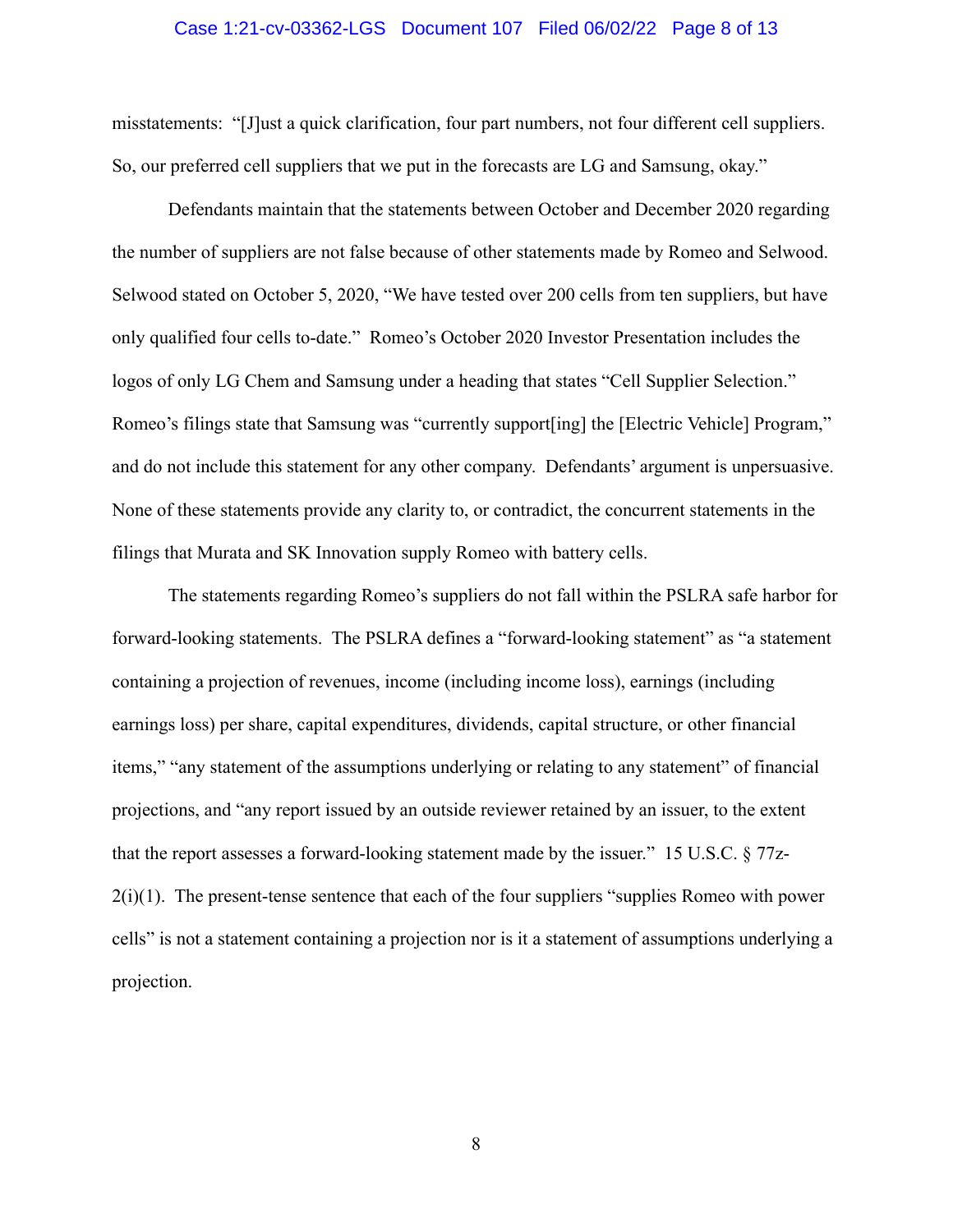### **2. Scienter**

The Complaint alleges facts that give rise to the requisite "strong inference of scienter." To plead scienter, a complaint may either "(1) allege facts that constitute strong circumstantial evidence of conscious misbehavior or recklessness, or (2) allege facts to show that defendants had both motive and opportunity to commit fraud." *Set Cap. LLC*, 996 F.3d at 78 (internal quotation marks omitted). "A complaint will survive 'only if a reasonable person would deem the inference of scienter cogent and at least as compelling as any opposing inference one could draw from the facts alleged.'" *Setzer v. Omega Healthcare Invs., Inc.*, 968 F.3d 204, 212 (2d Cir. 2020) (quoting *Tellabs, Inc. v. Makor Issues & Rights, Ltd.*, 551 U.S. 308, 324 (2007)). Plausible allegations that a defendant "knew facts or had access to information suggesting that their public statements were not accurate" supports a culpable inference of conscious misbehavior or recklessness. *Set. Cap. LLC*, 996 F.3d at 79 (internal quotation marks omitted).

Here, the Complaint alleges facts that, if true, constitute strong circumstantial evidence of conscious misbehavior or recklessness as to Webb and Selwood. Selwood stated on February 25, 2021, that securing battery cells is "a daily focus" for the company. In May 2021, Selwood stated that he was "personally leading" all of the negotiations for supply agreements. On the March 30, 2021, call Selwood explicitly corrected the misimpression that Romeo had four different cell suppliers. Webb stated in December 2020 that Romeo was competitive on its costs for battery modules and packs and that it had commitments on raw materials to be gross margin positive or neutral at the end of 2021. Based on the importance of battery cells and Selwood and Webb's comments on supplies, the Complaint sufficiently alleges that Webb and Selwood knew facts or had access to information suggesting that the repeated statement that Romeo has four battery cell suppliers was not accurate. The scienter of Selwood and Webb is imputed to Romeo,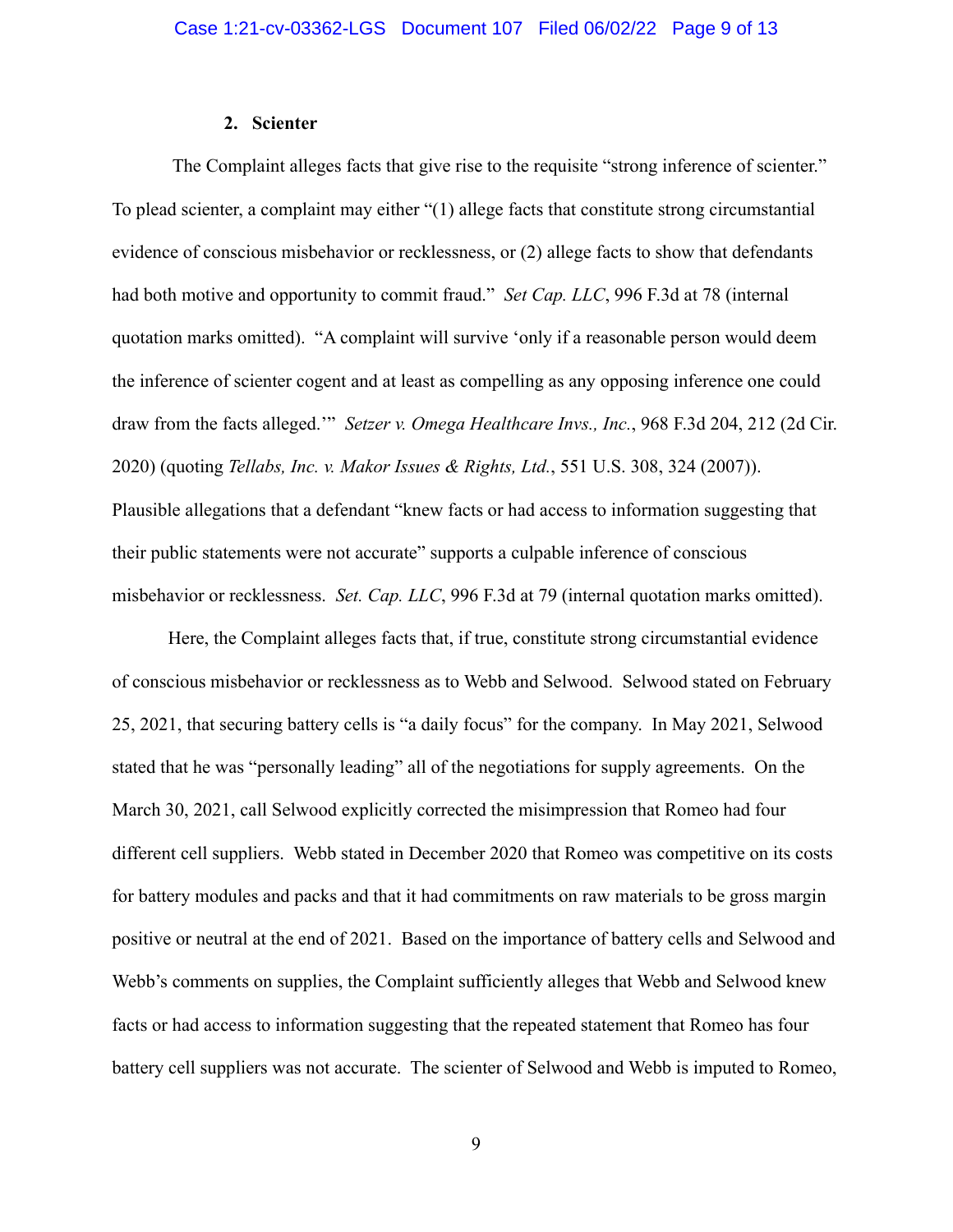#### Case 1:21-cv-03362-LGS Document 107 Filed 06/02/22 Page 10 of 13

*see Jackson v. Abernathy*, 960 F.3d 94, 98-99 (2d Cir. 2020) (discussing circumstances when an individual defendant's scienter can be imputed to a company), and Defendants do not argue otherwise.

Defendants' inference arguments are unavailing. First, Defendants argue that because Selwood and Webb increased their positions in Romeo stock during the class period, any inference of scienter is undermined. However, as Plaintiffs note, Selwood and Webb appear to have received shares as part of a compensation or incentive package. To support Defendants' argument, the Court would need to assume or infer improperly in Defendants' favor that they had a full opportunity to sell their shares, e.g., they were not subject to trading restrictions, and they chose not to trade. Second, Defendants argue that a non-fraudulent inference that the Romeo Defendants did not predict supply disruptions is more compelling than any other inference. However, the Romeo Defendants' purported failure to predict supply disruptions does not provide any basis for Romeo to claim that it had four suppliers when it had only one or two.

#### **B. Violation of § 20(a) in Relation to § 10(b)**

The Complaint's Second Claim pleads a § 20(a) claim against Selwood and Webb in relation to the  $\S$  10(b) claim. The sole argument Defendants advance in opposition to Plaintiffs' § 20(a) claim is that there is no viable claim for a primary violation. Because the Complaint pleads a primary violation under  $\S 10(b)$ , there is no reason to dismiss the  $\S 20(a)$  claim.

### **C. Violation of § 14(a)**

The Complaint's Third Claim, a § 14(a) claim against all Defendants, fails because it is a derivative claim, and the Complaint does not allege that Plaintiffs have made a demand or that such a demand would have been futile.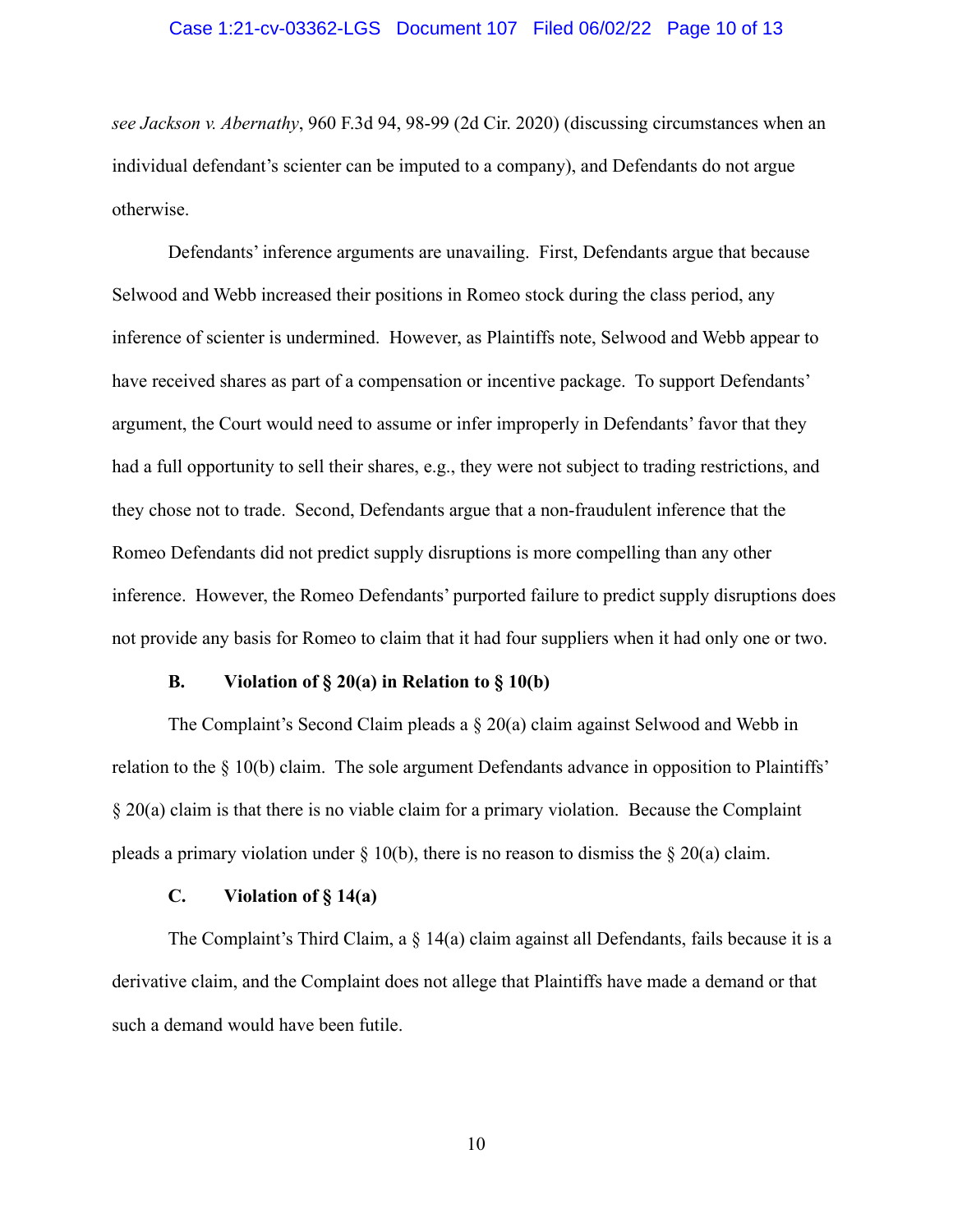#### Case 1:21-cv-03362-LGS Document 107 Filed 06/02/22 Page 11 of 13

Pleading of derivative actions must satisfy the requirements of Rule 23.1 of the Federal Rules of Civil Procedure. *Espinoza ex rel. JPMorgan Chase & Co. v. Dimon*, 797 F.3d 229, 234 (2d Cir. 2015); *accord Goureau v. Lemonis*, No. 20 Civ. 4691, 2021 WL 4847073, at \*2 (S.D.N.Y. Oct. 15, 2021). "Although Rule 23.1 sets forth the pleading standard for federal court, the substance of the demand requirement is a function of state law." *JPMorgan Chase*, 797 F.3d at 234; *accord Goureau*, 2021 WL 4847073, at \*2. Here, as the parties agree, Delaware law applies to the question of whether the  $\S 14(a)$  claim is direct or derivative because the relevant corporations are incorporated in Delaware. Under Delaware law, "the determination of whether a stockholder's claim is direct or derivative must turn solely on the following questions: (1) who suffered the alleged harm (the corporation or the stockholders, individually); and (2) who would receive the benefit of any recovery or other remedy (the corporation or the stockholders, individually)?" *Brookfield Asset Mgmt., Inc. v. Rosson*, 261 A.3d 1251, 1263 (Del. 2021) (internal quotation marks omitted).

The § 14(a) claim is derivative. Plaintiffs do not dispute Defendants' characterization of the claim as based on the theory that RMG stockholders were damaged because the proxy statement overstated the value of Romeo. The Complaint itself notes that shareholders "did not receive their fair share of the value of the assets and business of the combined entity." As the Supreme Court has long recognized, "[t]he injury which a stockholder suffers from corporate action pursuant to a deceptive proxy solicitation ordinarily flows from the damage done the corporation, rather than from the damage inflicted directly upon the stockholder. The damage suffered results not from the deceit practiced on him alone but rather from the deceit practiced on the stockholders as a group." *J. I. Case Co. v. Borak*, 377 U.S. 426, 432 (1964), *abrogated on other grounds by Ziglar v. Abbasi*, 137 S. Ct. 1843 (2017); *accord In re Bank of America Corp.*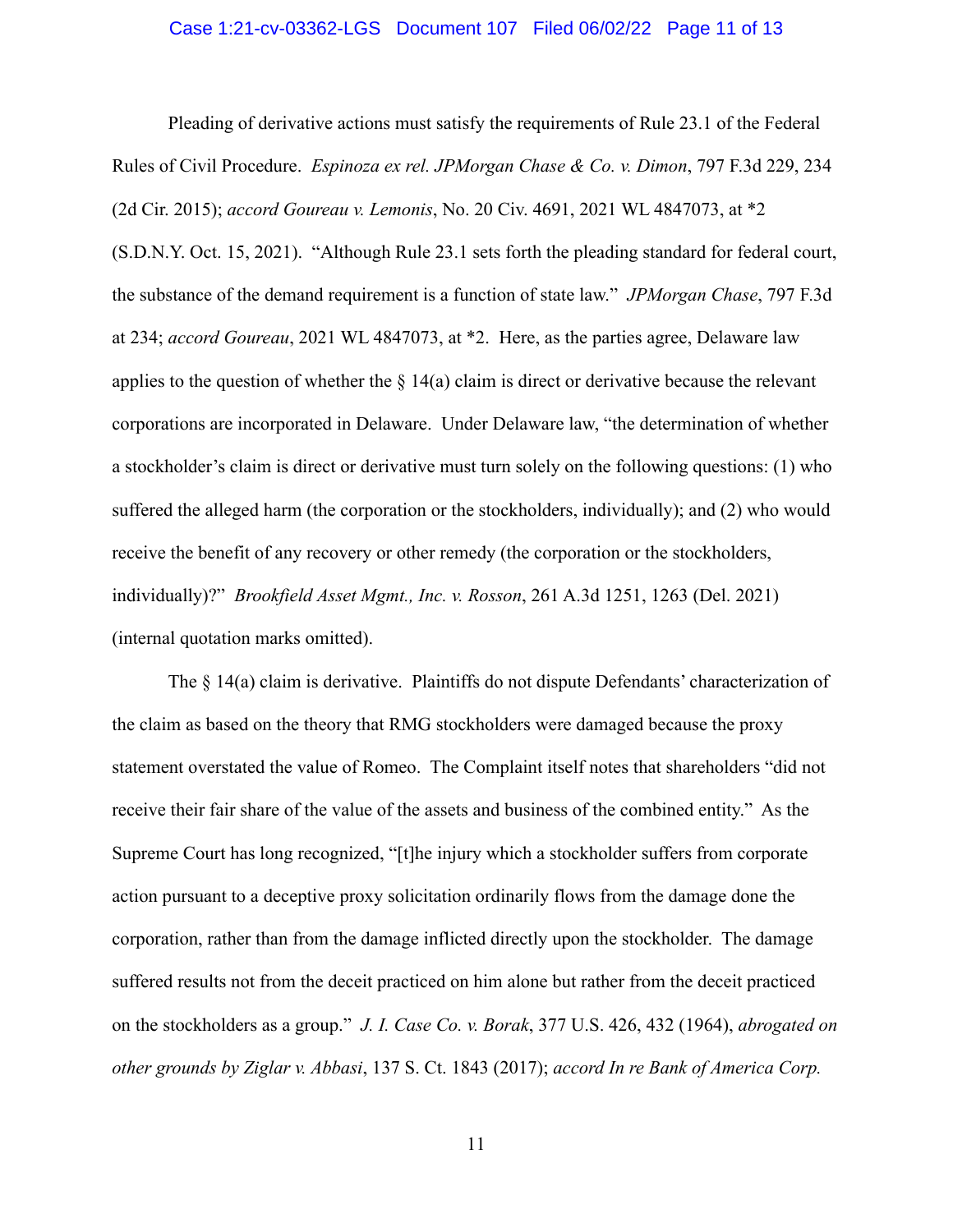#### Case 1:21-cv-03362-LGS Document 107 Filed 06/02/22 Page 12 of 13

*Secs., Derivative, & Emp. Ret. Income Sec. Act (ERISA) Litig.*, 757 F. Supp. 2d 260, 329 (S.D.N.Y. 2010). Here, the essence of Plaintiffs'  $\S$  14(a) claim is that the proxy statements overstated the value of Romeo and as a result, RMG shareholders received less in value from the merger than they expected when they approved it. Under Delaware law, "[w]here all of a corporation's stockholders are harmed and would recover pro rata in proportion with their ownership of the corporation's stock solely because they are stockholders, then the claim is derivative in nature." *Feldman v. Cutaia*, 951 A.2d 727, 733 (Del. 2008); *accord Brookfield Asset Mgmt.*, 261 A.3d at 1267-68 & n.67.

Plaintiffs provide no explanation of the circumstances that make the  $\S$  14(a) claim in this case direct as opposed to derivative. Instead, Plaintiffs cite a variety of cases finding direct claims but do nothing to explain how this case or Plaintiffs' theory matches the circumstances of those cases. The  $\S$  14(a) claim is dismissed.

#### **D. Violation of § 20(a) in Relation to § 14(a)**

The Complaint's Fourth Claim against all Defendants except Romeo is a § 20(a) claim in relation to § 14(a). The claim is dismissed because the Complaint fails to allege a predicate violation of the Exchange Act, as the statute requires. *Kleinman v. Elan Corp.*, 706 F.3d 145, 156 n.14 (2d Cir. 2013) (holding dismissal of a plaintiff's  $\S 20(a)$  claim is appropriate when there is no underlying predicate violation of the Exchange Act); *accord In re Fed Ex Corp. Sec. Litig.*, 517 F. Supp. 3d 216, 238-39 (S.D.N.Y. 2021). Because the Complaint fails sufficiently to allege a violation under  $\S$  14(a), the Complaint's Fourth Claim is dismissed.

#### **CONCLUSION** IV.

For the foregoing reasons, Defendants' motion to dismiss is GRANTED IN PART and DENIED IN PART. The Third Claim and the Fourth Claim, which are respectively the § 14(a)